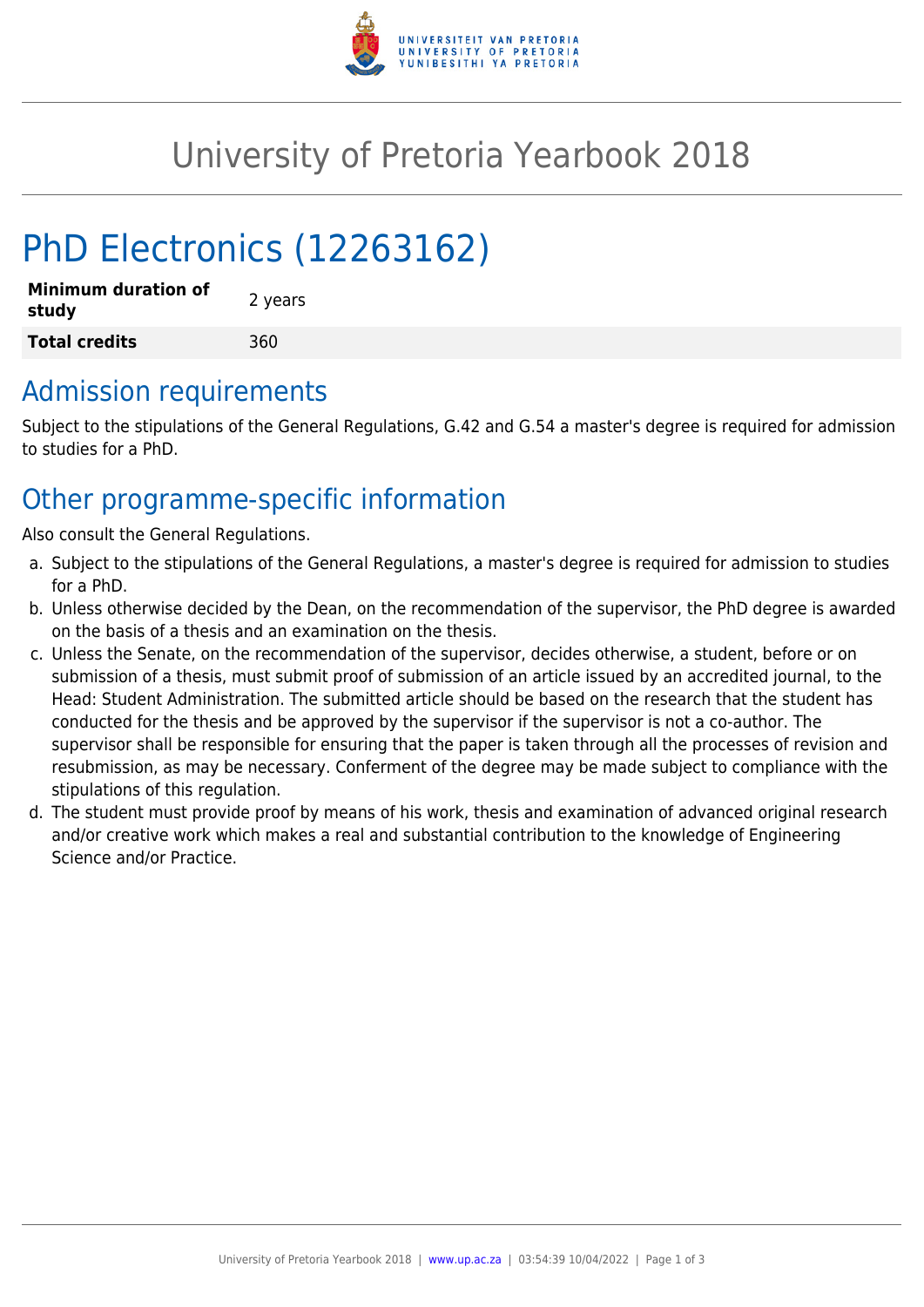

# Curriculum: Year 1

**Minimum credits: 360**

### **Core modules**

#### **Thesis: Electronics 991 (EIN 991)**

| <b>Module credits</b>         | 360.00                                          |
|-------------------------------|-------------------------------------------------|
| <b>Prerequisites</b>          | No prerequisites.                               |
| Language of tuition           | Separate classes for Afrikaans and English      |
| <b>Department</b>             | Electrical, Electronic and Computer Engineering |
| <b>Period of presentation</b> | Year                                            |